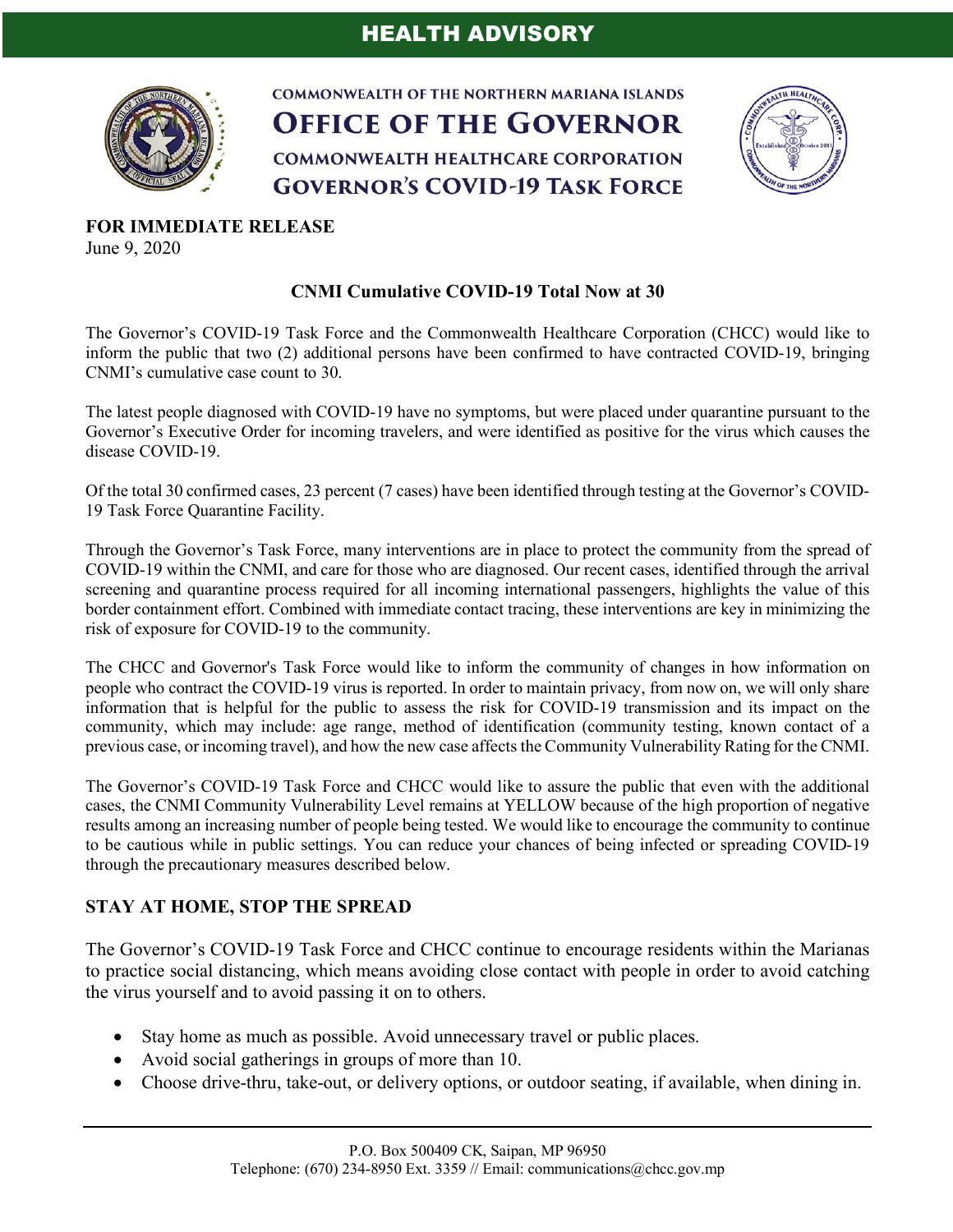- Send only one healthy adult from the household run necessary errands, such as getting groceries or picking up medications.
- Leave children, elderly, and other vulnerable people at home as much as possible. When returning home from an errand, wash your hands before doing anything else.
- Older adults and people with chronic medical conditions are at higher risk of getting very sick from this illness. People at high risk should stay at home as much as possible.
- Create a household plan of action https://www.cdc.gov/coronavirus/2019ncov/prepare/checklisthousehold-ready.html
- Ensure a 30-day supply of all medicines.

Continue good hand hygiene:

- Wash your hands for at least 20 seconds with soap and water, avoid touching your face, cover coughs and sneezes with a tissue or your sleeve.
- Use an alcohol-based hand sanitizer if soap and water are not readily available.

Know the signs and symptoms of COVID-19 and what to do if you become symptomatic:

- Stay home when you are sick and if you recently traveled to a place with COVID-19. Selfquarantine means:
	- o Choosing a room in your house that can be used to separate sick household members from others.
	- o Washing your hands often with soap and water for at least 20 seconds. If soap and water are not available, use an alcohol-based hand sanitizer.
	- o Avoiding touching your eyes, nose, and mouth with unwashed hands.
	- o Limiting visitors

The CHCC appreciates the patience and understanding of the community at this time. To obtain general information about the CNMI COVID-19 response, please contact the Governor's COVID-19 Task Force Hotline at 287-0046, 287-0489, 287-1089. These numbers are available Monday to Friday 7:30 am - 4:30 pm.

For medical information about COVID-19, please reach out to the COVID-19 Infoline at the following numbers: 285-1672/1352. These numbers are available Monday to Friday 7:30 am - 4:30 pm.

For mental health support and helpful tips during a crisis please call the Mental Health Support Line at 285-1856, 323-6560, 323-6561 These numbers are available Monday to Friday 7:30 am - 4:30 pm. For the 24/7 Disaster Distress Helpline, please call SAMSHA at 1-800-985-5990.

For more information about DIY face coverings, please visit https://www.cdc.gov/coronavirus/2019ncov/prevent-getting-sick/cloth-face-cover.html

For more information about CHCC programs, please follow CHCC on Facebook, Instagram, Twitter at @cnmichcc, check out our website at www.chcc.gov.mp or call us at (670) 234-8950.

For more information on the Governor's COVID-19 Task Force, visit www.governor.gov.mp and please follow @GovernorCNMI on Facebook, Instagram, and Twitter.